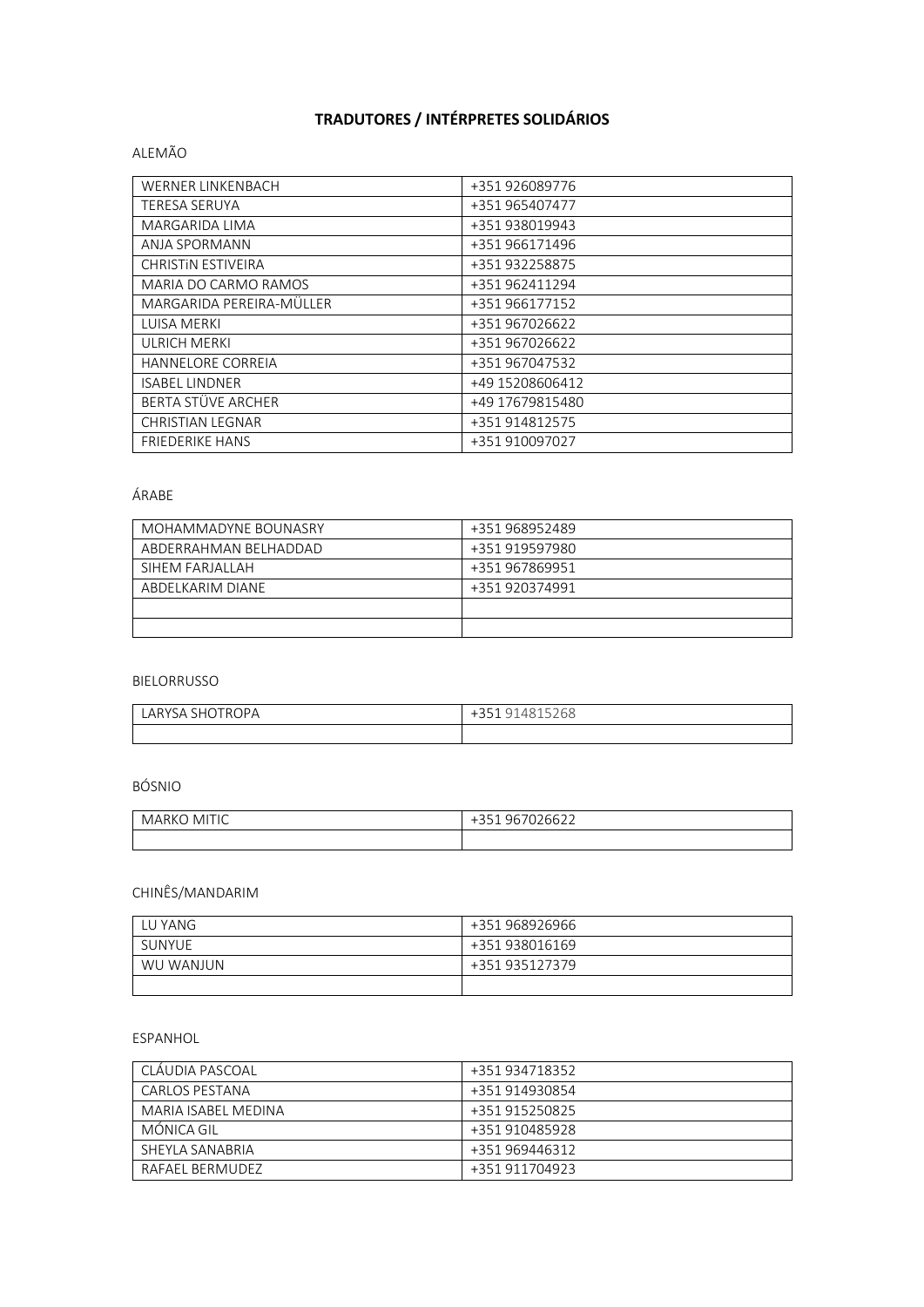| INÁCIO PEREIRA   |                 |
|------------------|-----------------|
| ANA HONRADO      | +351 935212874  |
| RITA TEODORO     | +351 969180576  |
| MADALENA BIZARRO | +351 966679391  |
| JUAN FRANCO      | +351 936702013. |
|                  |                 |

FINLANDÊS

| <b>ONFN</b> | $\bigcap_{n=1}^{\infty} \bigcap_{n=1}^{\infty} \bigcap_{n=1}^{\infty} \bigcap_{n=1}^{\infty} \bigcap_{n=1}^{\infty} \bigcap_{n=1}^{\infty} \bigcap_{n=1}^{\infty} \bigcap_{n=1}^{\infty} \bigcap_{n=1}^{\infty} \bigcap_{n=1}^{\infty} \bigcap_{n=1}^{\infty} \bigcap_{n=1}^{\infty} \bigcap_{n=1}^{\infty} \bigcap_{n=1}^{\infty} \bigcap_{n=1}^{\infty} \bigcap_{n=1}^{\infty} \bigcap_{n=1}^{\infty$ |
|-------------|---------------------------------------------------------------------------------------------------------------------------------------------------------------------------------------------------------------------------------------------------------------------------------------------------------------------------------------------------------------------------------------------------------|
| JILA        | ノトロ                                                                                                                                                                                                                                                                                                                                                                                                     |
| HIRVI       | $\overline{\phantom{0}}$                                                                                                                                                                                                                                                                                                                                                                                |
| $\sim$      | ⊤பப⊥                                                                                                                                                                                                                                                                                                                                                                                                    |
|             |                                                                                                                                                                                                                                                                                                                                                                                                         |

FRANCÊS

| CÉCILE ALCOBIA             | +351 934999978 |
|----------------------------|----------------|
| MAGALI VAN DER MONDE       | +351 934781872 |
| CÉLINE DA SILVA            | +351 962356291 |
| SANDRINE FIDALGO           | +351 910096576 |
| MARIA SANTA MONTEZ         | +351 963013948 |
| <b>BRIGITTE LAPORTE</b>    | +351 965688071 |
| ELDA SILVA                 | +351 910062993 |
| FLORENCE BASILIO           | +351 914776340 |
| <b>FRANCELINA PIMENTEL</b> | +351 964112841 |
| <b>VICTOR MATIAS</b>       | +351 912556752 |
| TIPHAINE OLIVEIRA REIS     | +351 916861869 |
| <b>ODETTE COLLAS</b>       | +351 917293355 |
| DAVID FANECA               | +351 931647658 |
| ANA MARIA CONTREIRAS       | +351 414949552 |
| LAURA LECONTE              | +44 7771984599 |
|                            |                |

INGLÊS

| PETER KIRBY-HIGGS       | +351 933392986 |
|-------------------------|----------------|
| PAULA PRUDÊNCIO         | +351 962420415 |
| ROSSANA LIMA            | +351 961621751 |
| DIANA MARINHO           | +351 912449943 |
| LUÍSA MERKI             | +351 967026622 |
| ESTELA RUIVO            | +351 962938200 |
| <b>BETTINA MYERS</b>    | +351 919612479 |
| INÊS DILVA              | +351 964743778 |
| <b>JANNI DUNNE</b>      | +41786535330   |
| LUÍS ARRUDA             | +351 962096985 |
| TERESA SILVA ROSA       | +351 961334922 |
| GRAÇA IMAGINÁRIO        | +351 964519323 |
| <b>DIOGO BARROSO</b>    | +351 934554054 |
| <b>REBECA HENRIQUES</b> | +351 913123757 |
| JOÃO MIGUEL BORGES      | +351 934391965 |
|                         |                |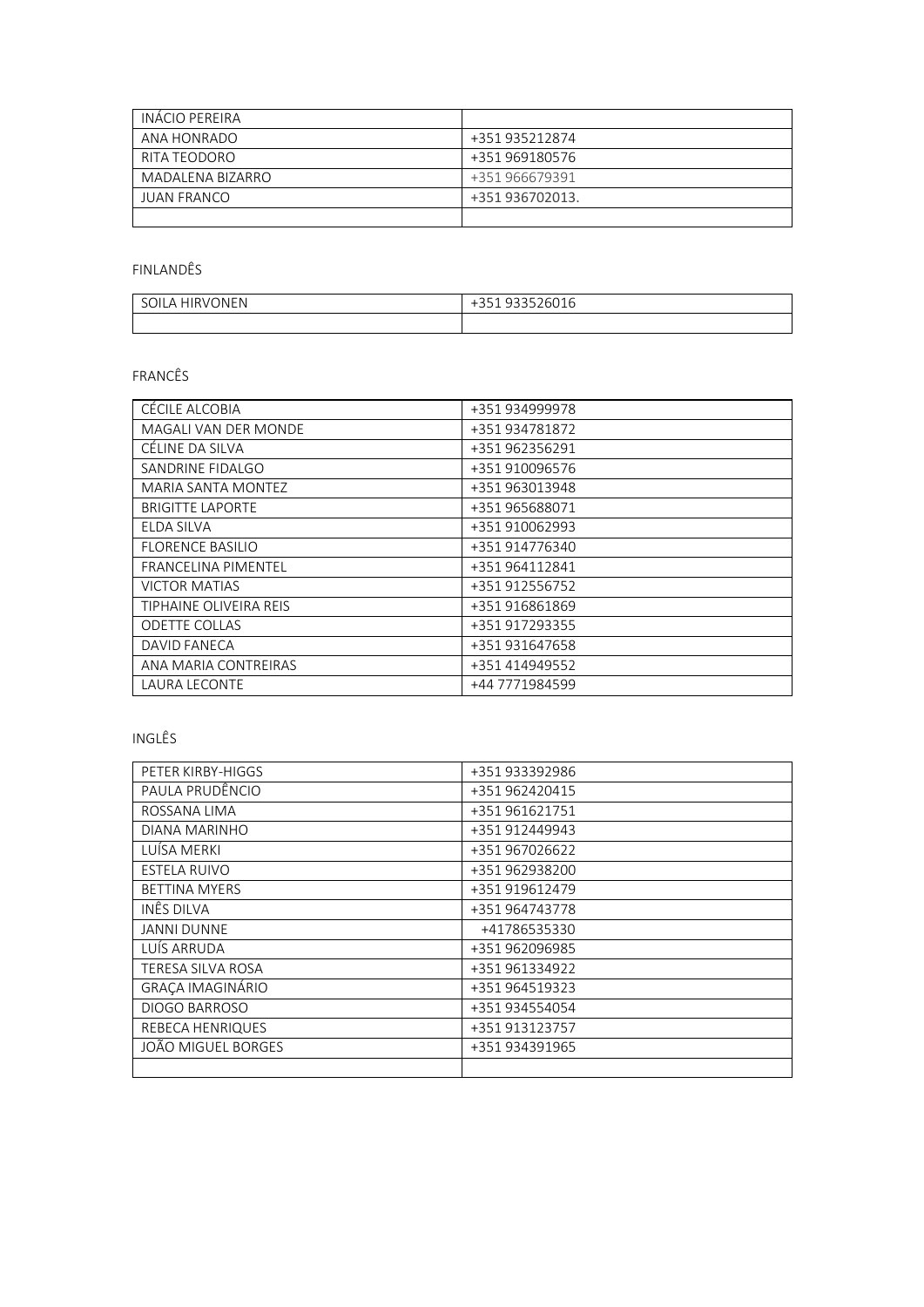## ITALIANO

| ANA RITA SOUSA          | +351 968850776   |
|-------------------------|------------------|
| ANA CARVALHO            | +351 933156894   |
| <b>GABRIEL MERKI</b>    | +351 967026622   |
| <b>MARINA DUCERTE</b>   | +351 932953064   |
| LÚCIA CASAROLA          | +351 913115823   |
| IZABEL VELEZ            | +351 968169354   |
| <b>GIUSEPPINA STASI</b> | +39 340 871 5810 |
| LISA DEL CUCINA         | +39 334 998 6856 |
| ROSANNA CARRETTA LOPES  | +351 962851438   |

#### MONTENEGRINO

| ΓΙΓ<br>-MI<br>۸Л.<br>IARKO<br>⋯<br><b>v</b> 17 | 967026622<br>'nh.<br>- J J T<br>- - - - |
|------------------------------------------------|-----------------------------------------|
|                                                |                                         |

# MOLDAVO

| $\sim$<br>IN A<br>$\cup$ | 159919<br>∽<br>$\mu$<br>$\overline{\phantom{0}}$<br>Ē<br>ر ر<br>_ _ _ |
|--------------------------|-----------------------------------------------------------------------|
|                          |                                                                       |

## NEERLANDÊS

| <b>CANHOT</b><br>، ANA د<br>U | CCT1F120<br>466 /<br>5<br>138<br>∽<br>$\overline{\phantom{a}}$ |
|-------------------------------|----------------------------------------------------------------|
|                               |                                                                |

PERSA

| RENANI | $\sim$ |
|--------|--------|
| AR     | Ub     |
| AZ.    | ر ر    |
|        |        |
|        |        |

## POLACO

| √NH⊹<br>$\prime\prime$<br>$\sqrt{ }$ | $\sim$ $\sim$<br>ີ<br>. پ |
|--------------------------------------|---------------------------|
|                                      |                           |

ROMENO

| ALINA DUDCO | +351 914159919 |
|-------------|----------------|
| OANA RALUCO | +351 933129065 |
|             |                |

#### SUECO

| <b>HIRVONEN</b><br>II A<br>٦L | 022500000<br>26016<br>$-1$<br>∽<br>⊥رر∵<br>- |
|-------------------------------|----------------------------------------------|
|                               |                                              |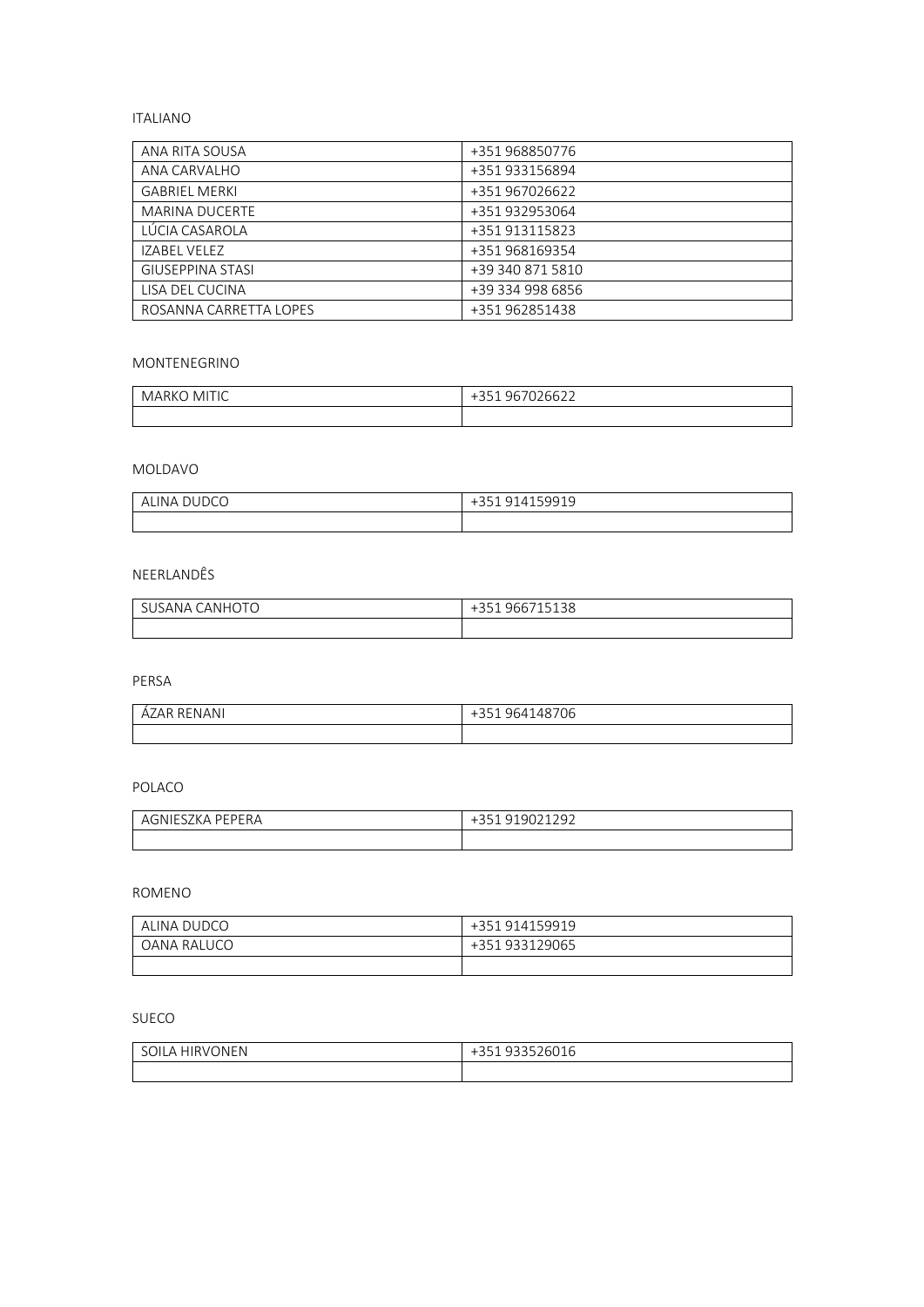## RUSSO/UCRANIANO

| YAROSI AVA SHCHEGI OVA | +351 937025695 |
|------------------------|----------------|
| LARYSA SHOTROPA        | +351 914815268 |
| NAILIA BALDÉ           | +351 968484662 |
|                        |                |